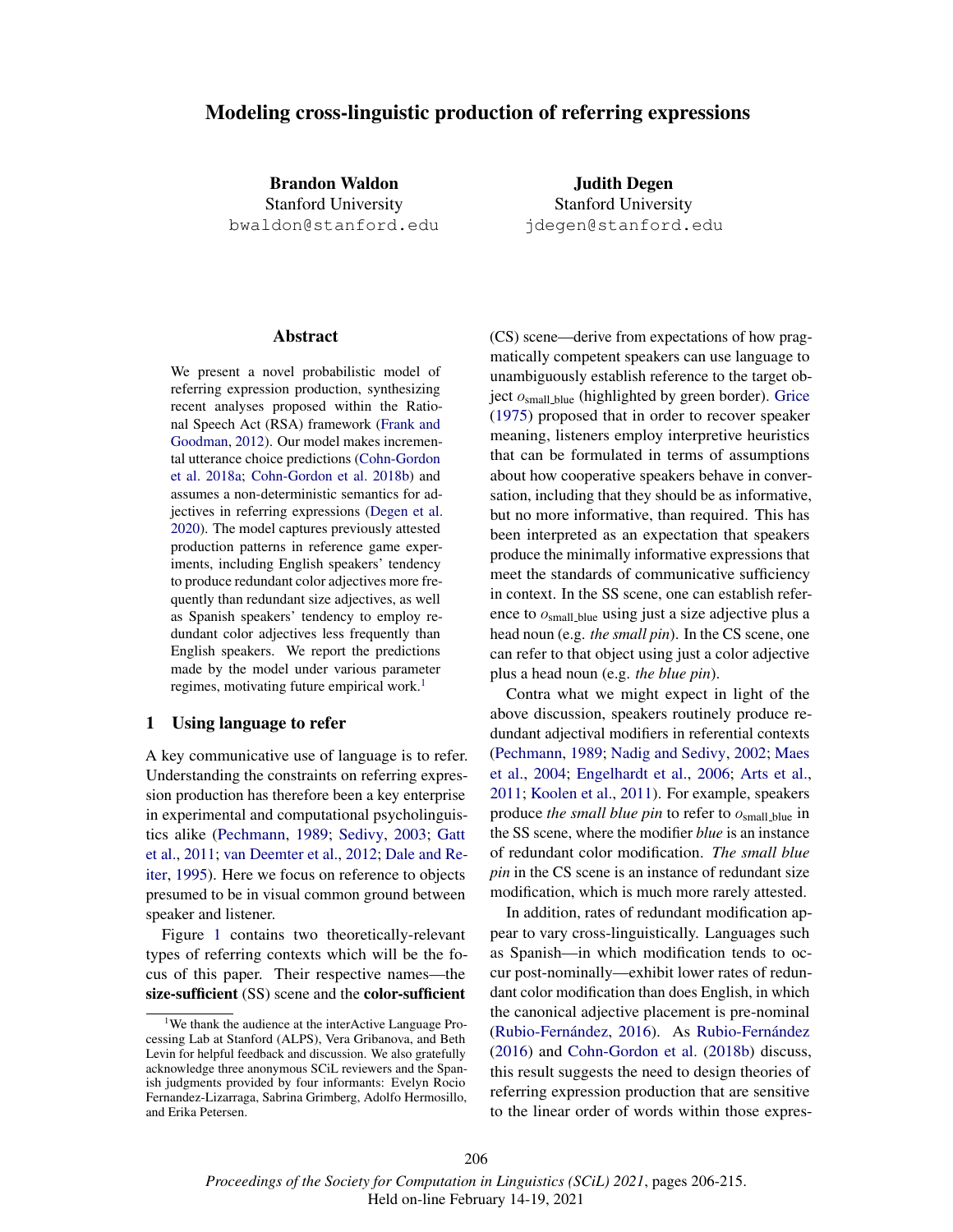|                      | Size-sufficient (SS) scene                       |                       |                | Color-sufficient (CS) scene                       |                       |                |
|----------------------|--------------------------------------------------|-----------------------|----------------|---------------------------------------------------|-----------------------|----------------|
|                      | $O_{\text{big\_blue}}$                           | $O_{\text{big\_red}}$ | $Osmall$ -blue | $Osmall\_red$                                     | $O_{\text{big\_red}}$ | $Osmall,b$ lue |
| <b>Utterances</b>    |                                                  |                       |                |                                                   |                       |                |
| English              | blue pin, red pin, big pin, small pin,           |                       |                | blue pin, red pin, big pin, small pin,            |                       |                |
|                      | big blue pin, big red pin, small blue pin        |                       |                | small red pin, big red pin, small blue pin        |                       |                |
| Spanish<br>-postnom. | pin blue, pin red, pin big, pin small,           |                       |                | pin blue, pin red, pin big, pin small,            |                       |                |
|                      | pin blue big, pin red big, <b>pin blue small</b> |                       |                | pin red small, pin red big, <b>pin blue small</b> |                       |                |
| Spanish<br>-split    | pin blue, pin red, pin big, pin small,           |                       |                | pin blue, pin red, pin big, pin small,            |                       |                |
|                      | big pin blue, big pin red, small pin blue        |                       |                | small pin red, big pin red, small pin blue        |                       |                |
| Spanish<br>-postnom. | pin blue, pin red, pin big, pin small,           |                       |                | pin blue, pin red, pin big, pin small,            |                       |                |
|                      | big pin blue, big pin red,                       |                       |                | small pin red, big pin red,                       |                       |                |
| $-conj.$             | pin small and blue, pin blue and small           |                       |                | pin small and blue, pin blue and small            |                       |                |

Figure 1: Scenes of interest, utterance alternatives in English, and "Englishified" utterance alternatives in our three hypothetical Spanish idiolects. Bolded utterances include a redundant adjectival modifier for the purposes of referring to the target object (highlighted in green border).

sions, and to the inherently incremental nature of linguistic production and comprehension.

In this paper, we present a novel computational model of speakers' choice of referring expression, synthesizing recent analyses proposed within the Rational Speech Act (RSA) framework. In Section 2, we review relevant findings from the experimental literature on linguistic reference, including within-language and cross-linguistic patterns in production choice that inform our desiderata of a successful computational model. In Section 3, we examine the properties of existing models and argue that a synthesis of those models is necessary to meet our desiderata. We present that synthesis in Section 4 and report the cross-linguistic predictions made by the model under various parameter regimes. Section 5 extends the analysis to various possible Spanish idiolects, which vary according to their preferred complex multi-adjectival determiner phrase (DP) structures.

## 2 Previous experimental findings

A theory of referring expression production should explain observed human production choices. We focus on two phenomena that such a theory should capture: the color/size asymmetry in overmodification observed in English, and cross-linguistic variation in overmodification.

#### 2.1 The color/size asymmetry

Redundant modification is attested in both SS and CS-like contexts. However, in English, Dutch, and German—the prenominal adjective languages which have received the most attention—redundant

color modification is much more frequent than redundant size modification (Degen et al., 2020; Gatt et al., 2011; Koolen et al., 2013; Pechmann, 1989; Sedivy, 2003).

### 2.2 Cross-linguistic variation

Linear ordering of DPs varies cross-linguistically, and there is empirical evidence that this variation patterns with differing rates of overmodification across languages. In particular, Rubio-Fernández and collaborators (Rubio-Fernández, 2016; Rubio-Fernandez et al., in press) have found that speakers of Spanish—a language that obligatorily places color adjectives post-nominally in single-modifier DPs (e.g. *el vestido azul*—'the blue dress') produce redundant color modifiers less frequently than do speakers of English.

The empirical picture on cross-linguistic redundant modification is far from complete. The status of redundant modification in complex  $(>1)$ adjective) DPs is basically unknown beyond English. However, the model should minimally account for the lower rates of postnominal redundant color modification compared to prenominal redundant color modification (consistent with Rubio-Fernández's results for Spanish).

From her Spanish and English results, Rubio-Fernández (2016) argues that redundant modification is positively related to the marginal benefit of producing the modifier in facilitating a listener's search for the intended referent. This marginal benefit is lower in Spanish relative to English because adjectival modification occurs relatively late in the linear order of the DP, after other informative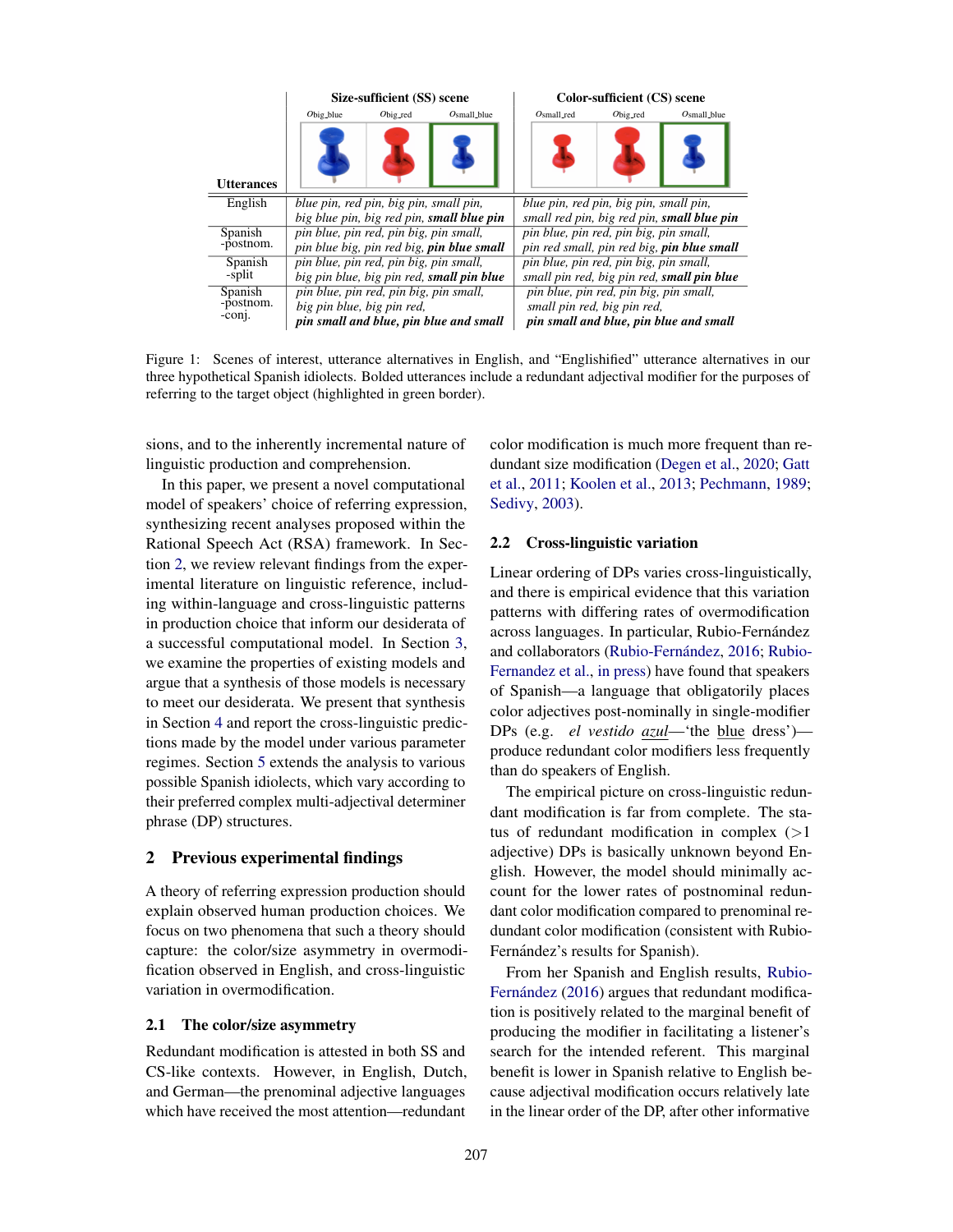forms—most importantly, the noun—have been produced. If this is correct, then we might expect an overall dispreference for redundant modification in languages for which modification is obligatorily postnominal. Indeed, this prediction is borne out by our model for one postnominal system we explore.

Given the existing empirical work on redundant modification in Spanish with single-modifier DP structures, a natural next step would be to explore the predictions of the model for that language in complex DP structures. However, there appears to be substantial variation—both in the theoretical literature and among four Spanish native speakers we consulted for this project—regarding linear ordering preferences in complex DPs. We return to this variation in Section 5. For the time being we only consider one type of modification structure: Scontras et al. (2020) report that many Spanish speakers allow for a complex DP structure where the size adjective follows the color adjective, a judgment corroborated by the translation of *the small blue pin* provided by two of our four native Spanish speakers in (1):

(1) La det.def.f.sg pin tachuela azul pequeña blue small.f.sg 'The small blue pin'

(1) is an instance of fully postnominal modification, with both adjectives coming after the noun *tachuela* (pin). When comparing cross-linguistic predictions of existing models of referring expression choice in Section 3, we will focus on a hypothetical idiolect of Spanish (we'll call it Spanishpostnom.—a shorthand for Spanish-*postnominal*), which prefers this attested pattern of modification in complex DP structures. Comparing English to Spanish-postnom. is sufficient to demonstrate whether existing computational models are capable of making cross-linguistic predictions in general.

## 3 Previous computational theories

To what extent do previous computational theories of referring expression production predict the color-size asymmetry and cross-linguistic variation in overmodification? We focus on providing a qualitative assessment of the Rational Speech Act model proposed by Frank and Goodman (2012) and extensions thereof.<sup>2</sup>

#### 3.1 A note about utterance alternatives

We assume separate sets of utterance alternatives for the SS and CS scenes (displayed in Figure 1), comprised in each case of all possible licit DPs that a) can be composed by combining *big/small*, *blue/red*, and *pin* (or their equivalent Spanish translations); and b) truthfully describe one of images in the scene. We provide the English glosses of the Spanish DPs in Figure 1, omitting definite determiners for readability.

We assume that English exclusively permits prenominal adjectival modification of nouns (e.g. *the blue pin* but not \**the pin blue*). We also assume that English permits multiple modifiers in a single DP (e.g. *the big blue pin*), and that speakers of English display robust adjective ordering preferences: complex DPs with both color and size adjectives place color adjectives closest to the head noun (Dixon, 1982; Sproat and Shih, 1991). Recent work provides empirical support for this generalization from the theoretical literature (Scontras et al., 2017; Hahn et al., 2018; Scontras et al., 2019).

Conversely, we will make the simplifying assumption that the Spanish-postnom. idiolect permits postnominal modification exclusively. We assume that the construction with adjectives in the reverse order - *la tachuela pequeña azul*, which flips the order of the size and color adjective - is wholly unavailable; none of our native speaker consultants offered this construction as a possible translation of *the small blue pin*.

Our Spanish native speaker judgments are consistent with the observation that ordering preferences in postnominal-modifiying languages tend to 'mirror' the preferences seen in prenominal-modifying languages (Hetzron 1978; Sproat and Shih 1991; for recent experimental evidence from Arabic see Kachakeche and Scontras 2020). Scontras et al. (2020) provide evidence that this holds for Spanish speakers, who disprefer la tachuela pequeña azul (which flips the order of the size and color adjective). As with English, we build this preference into the model and rule out *la tachuela pequeña azul* as a possible alternative in Spanish-postnom.

#### 3.2 Standard (S-)RSA

We begin with Frank and Goodman (2012)'s 'standard' (S-)RSA model of referring expression production, which has been shown previously to capture neither redundant modification (Gatt et al., 2014; Degen et al., 2020) nor cross-linguistic vari-

<sup>&</sup>lt;sup>2</sup>A non-RSA model of redundant modification is proposed by van Gompel et al. (2019). Their PRO (probabilistic referential overspecification) model captures the color/size asymmetry for languages with prenominal modifiers.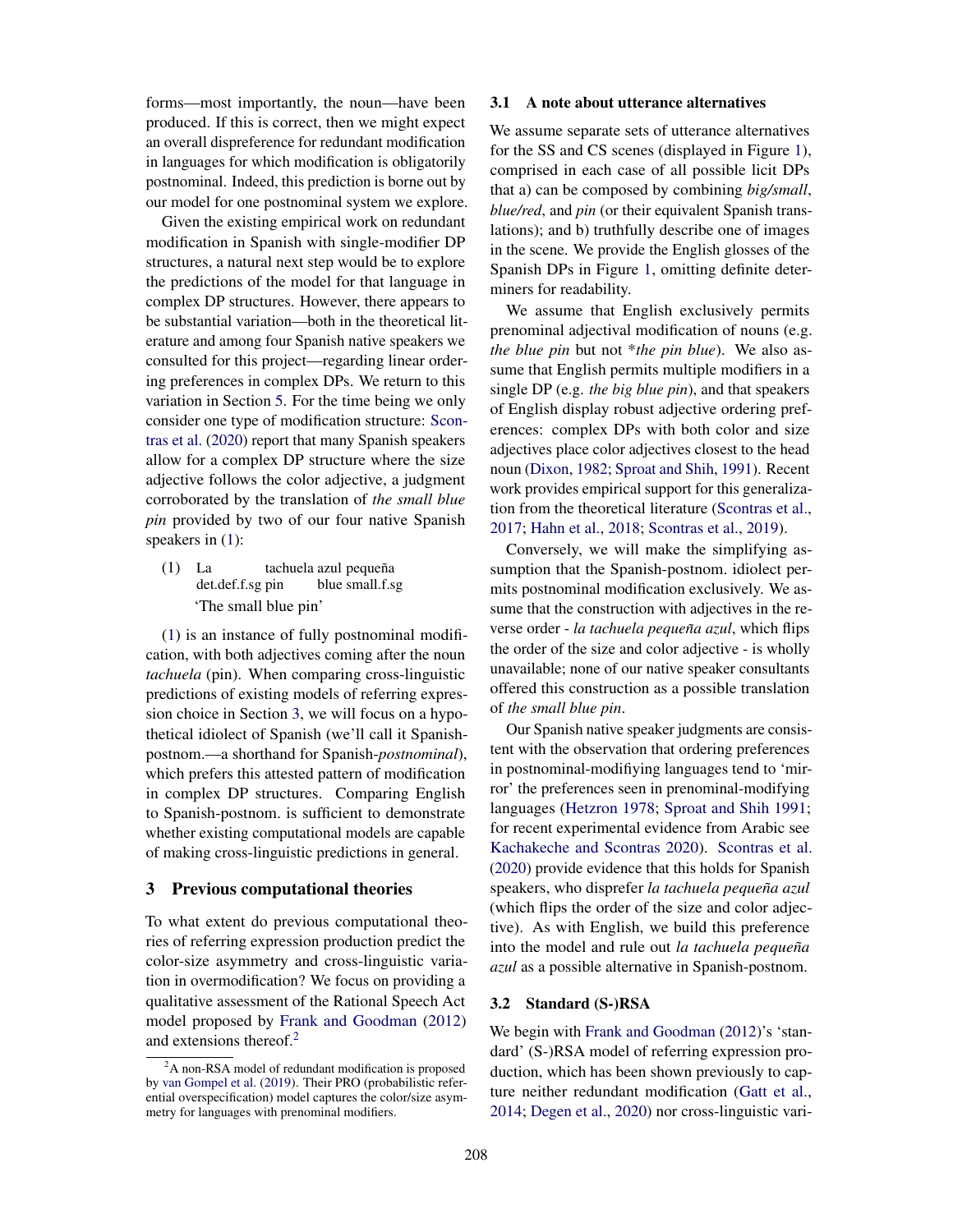ation (Cohn-Gordon et al., 2018b).

In S-RSA, speakers are modeled as conditional probability distributions over utterances given intended referents. To model speakers in this way, we first define a 'literal' semantic listener  $L_0$  as a conditional distribution over referents  $R$  given an observed utterance  $u$  from an available set of utterances U. The probability of  $L_0$  inferring r given  $u$  is proportional to the output of applying  $[[u]]^D$  to r, multiplied by the listener's prior beliefs  $P(r)$  about the probability of r being the intended referent.  $[[\cdot]]^D$  is a Discrete semantic interpretation function whose outputs are values in  $\{0, 1\}$ :

$$
P_{L_0}(r|u) \propto [[u]]^D(r) \cdot P(r)
$$

Formally, we take utterances in S-RSA to be unordered sets of the lexical items  $i$  that comprise the utterance. We assume an intersective semantics for adjectives and nouns: that is, we first compute discrete Boolean truth values  $\{0, 1\}$  for each lexical item  $i$  in  $u$  by determining whether  $i$  is true or false of the referent  $r$ . This is achieved with a discrete lexical interpretation function  $\mathcal{L}^D$ . We then take the product of values computed for each item in the  $u$  to retrieve a truth value for  $u$ :

$$
\mathcal{L}^{D}(r,i) = \begin{cases} 1 & \text{if } i \text{ is true of } r \\ 0 & \text{otherwise} \end{cases}
$$

$$
[[u]]^{D}(r) = \prod_{i \in u} \mathcal{L}^{D}(r,i)
$$

In what follows, we assume that this literal interpreter has uniform prior beliefs over all and only the visible referents in the context. On this assumption,  $L_0$  assigns zero probability to referents that are truth-conditionally incompatible with the observed utterance and equal probability to all other referents. For example, in the SS context, *blue pin* is true of two referents— $o<sub>small\_blue</sub>$ and  $o_{\text{big\_blue}}$ —so  $P_{L_0}(o_{\text{small\_blue}}|blue\,pin) = 0.5$ and  $P_{L_0}(o_{\text{big\_blue}}|blue\,pin) = 0.5$ . In the CS context, *blue pin* is true only of  $o<sub>small\_blue</sub>$ , so  $P_{L_0}(o_{\text{small\_blue}}|blue\,pin) = 1.$ 

The probability of speaker  $S_1$  producing utterance  $u$  given intended referent  $r$  is modeled as  $S_1$ soft-maximizing the utility of producing  $u$ :

$$
P_{S_1}(u|r) \propto e^{\alpha(\ln P_{L_0}(r|u) - C(u))}
$$

In particular, the probability of producing  $u$  is positively related to the probability that observing u would lead  $L_0$  to infer r and is negatively related to utterance production cost  $C(u)$ . The conditional distribution over utterances is further modulated



Figure 2: Model predictions for redundant color modification (purple: *small blue pin* or its translation used to refer to  $o<sub>small blue</sub>$  in the SS scene) and redundant size modification (yellow: *small blue pin* or its translation to refer to  $o<sub>small\_blue</sub>$  in the CS scene). Continuousincremental (CI)-RSA—our proposal—predicts the color-size asymmetry in English while also predicting overall asymmetries in redundant modification crosslinguistically. For the continuous models, we assume  $v^{size} = 0.8$  and  $v^{color} = 0.95$ ; for the incremental models, we assume a cost of 0.1 for adjectives. We model predictions with  $\alpha = 30$  for utterance-level models and  $\alpha = 7$  for incremental models.

by an optimality parameter  $\alpha$ : a high  $\alpha$  value increases the difference between high-probability and low-probability utterances; an infinite  $\alpha$  value corresponds to a utility-maximizing agent.

Suppose that the speaker finds herself in the SS context—in which case she has at her disposal all of the English utterances provided in the lefthand column corresponding to the SS context in Figure 1—or in the CS context, in which case her English utterance choices are provided in the righthand column. We assume a simple intersective semantics for the words that make up the possible utterances; e.g. *small blue pin* is true of a referent iff that referent is small, blue, and a pin. We assume a cost of 0 for all utterances. Finally, we set  $\alpha$  to 30 (though changing cost and alpha does not change the predictions for S-RSA).

Under these parameter value assumptions,  $P_{S_1}(small blue\,pin|o_{small\_blue})$  has the same value in the SS context and the CS context (see Figure  $2$ ;<sup>3</sup> in other words, S-RSA predicts equal rates of

<sup>&</sup>lt;sup>3</sup>The values in this and subsequent figures were calculated with WebPPL (Goodman and Stuhlmüller, 2014). All code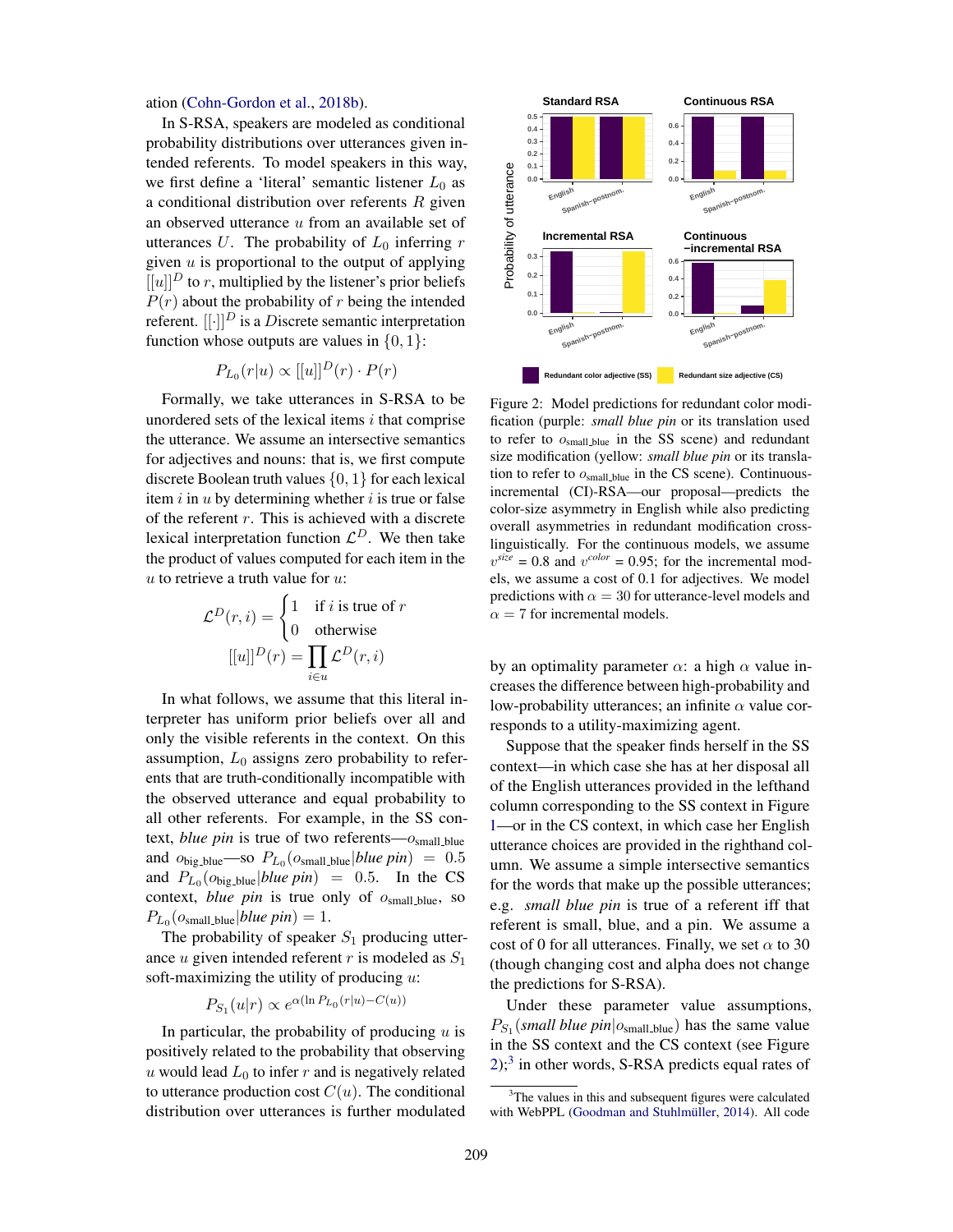redundant color and redundant size modification, which furthermore is never predicted to exceed the rate of non-redundant modification. The only way to break this symmetry in the desired direction is to impose asymmetric costs on color and size adjectives, which is empirically and conceptually unmotivated (see Degen et al. 2020 for discussion).

#### 3.3 Continuous (C-)RSA

To capture that speakers routinely overmodify, and that they do so asymmetrically with color vs. size adjectives, Degen et al. (2020) propose an update to the semantic interpretation function that captures the intuition that certain adjectives are more noisy/less reliable than others. On their proposal,  $[ [u]]^C(r)$  (a Continuous semantic interpretation function) returns real values in the interval [0, 1]. That value is computed first by considering all of the lexical items that compose  $u$ , retrieving values on the interval  $[0, 1]$  for each lexical item i in u, then taking the product of those values as before:

$$
\mathcal{L}^C(r, i) = \begin{cases} v^i & \text{if } i \text{ is true of } r \\ 1 - v^i & \text{otherwise} \end{cases}
$$

$$
[[u]]^C(r) = \prod_{i \in u} \mathcal{L}^C(r, i)
$$

$$
P_{L_0}(r|u) \propto [[u]]^C(r) \cdot P(r)
$$

 $v<sup>i</sup>$  is the continuous semantic value of a lexical item, which is a real number determined by context in the interval [0, 1]. Values of  $v^i$  close to 1 lead to speaker behavior similar to the binary Boolean semantics assumed by S-RSA:  $S_1$  can make utterance choices with the expectation that the  $L_0$  who encounters utterance  $u$  containing  $i$  will be highly likely to exclusively consider referents of which  $i$  is true. However, the lower we set  $v^i$ , the less reliably  $L_0$  exclusively considers referents that truthfully verify i, thus diminishing  $S_1$ 's expected utility of utterances containing i.

Following Degen et al. (2020), we suppose that  $v^i$  is high when i is a color term and relatively low when  $i$  is a size term, meaning that size terms are generally lower utility than color terms. We set  $v^{\text{blue}} = v^{\text{red}} = 0.95$  and  $v^{\text{big}} = v^{\text{small}} = 0.8$ , with other parameters unchanged from Section 3.2.

Given this parameterization of the model,  $P_{S_1}(small blue\,pin|o_{small\_blue})$  is higher in the SS context than in the CS context (see Figure 2); that is, C-RSA predicts higher rates of redundant

color modification than redundant size modification. This is because color adjectives are less 'noisy' than size adjectives. In the SS scene, the expected utility of *small* in uniquely establishing reference to  $o<sub>small\_blue</sub>$  outweighs the expectation that the adjective will fail due to its noisiness. The dynamics change in the CS scene, where *small*'s expected utility is lower due to the fact it is true of two objects in the scene.

A similar trade-off obtains for redundant color modification, but there is an overall lower expectation that *blue* will fail, boosting the probability of its production all else equal compared to *small*. This model thus captures the color/size overmodification asymmetry. However, because semantic interpretation is not sensitive to the linear order of lexical items, the model fails to predict any crosslinguistic variability (similar to S-RSA).

## 3.4 Incremental (I-)RSA

Cohn-Gordon et al. (2018b) propose a different revision to S-RSA, whereby listeners are modeled as conditional distributions over referents given observation of incrementally-produced sentences. Below, c is a context—a possibly empty sequence of words—and  $i$  is a lexical item observed after  $c$ .

$$
L_0^{INCR}(r|c, i) \propto \mathcal{X}^D(c, i, r) \cdot P(r)
$$

 $\mathcal{X}^D$  is a string interpretation function that returns a semantic value for incomplete strings of the language given an intended referent  $r$ . The function considers all grammatical full-utterance continuations  $u$  of the string formed by the linear concatenation of a context  $c$  and lexical item  $i$  and returns the number of such continuations where  $u$ is true of  $r$ , divided by all possible continuations:

$$
\mathcal{X}^D(c, i, r) = \frac{|u:[[u]]^D(r) = 1 \land u \text{ is a continuation of } c+i|}{|u:u \text{ is a continuation of } c+i|}
$$

The outputs of  $\mathcal{X}^D$  may be any real value on the interval [0, 1], but we apply the superscript  $<sup>D</sup>$ </sup> because this continuous value is computed using the discrete semantic interpretation function for utterances that was defined for the S-RSA model.

Speakers in turn are modeled as incremental decision-makers, formally as conditional distributions over lexical items given a context  $c$  of items already produced and an intended referent  $r:$ <sup>4</sup>

 $S_1^{INCR}(i|c,r) \propto e^{\alpha(L_0^{INCR}(r|c,i)-C(i))}$ 

can be accessed at https://github.com/bwaldon/ crossling\_reference.

<sup>4</sup>We discuss the word-level implementation of I-RSA, though see Cohn-Gordon et al. (2018a) for a character-level variant which makes use of continuous semantic values computed from a language model trained on image caption data.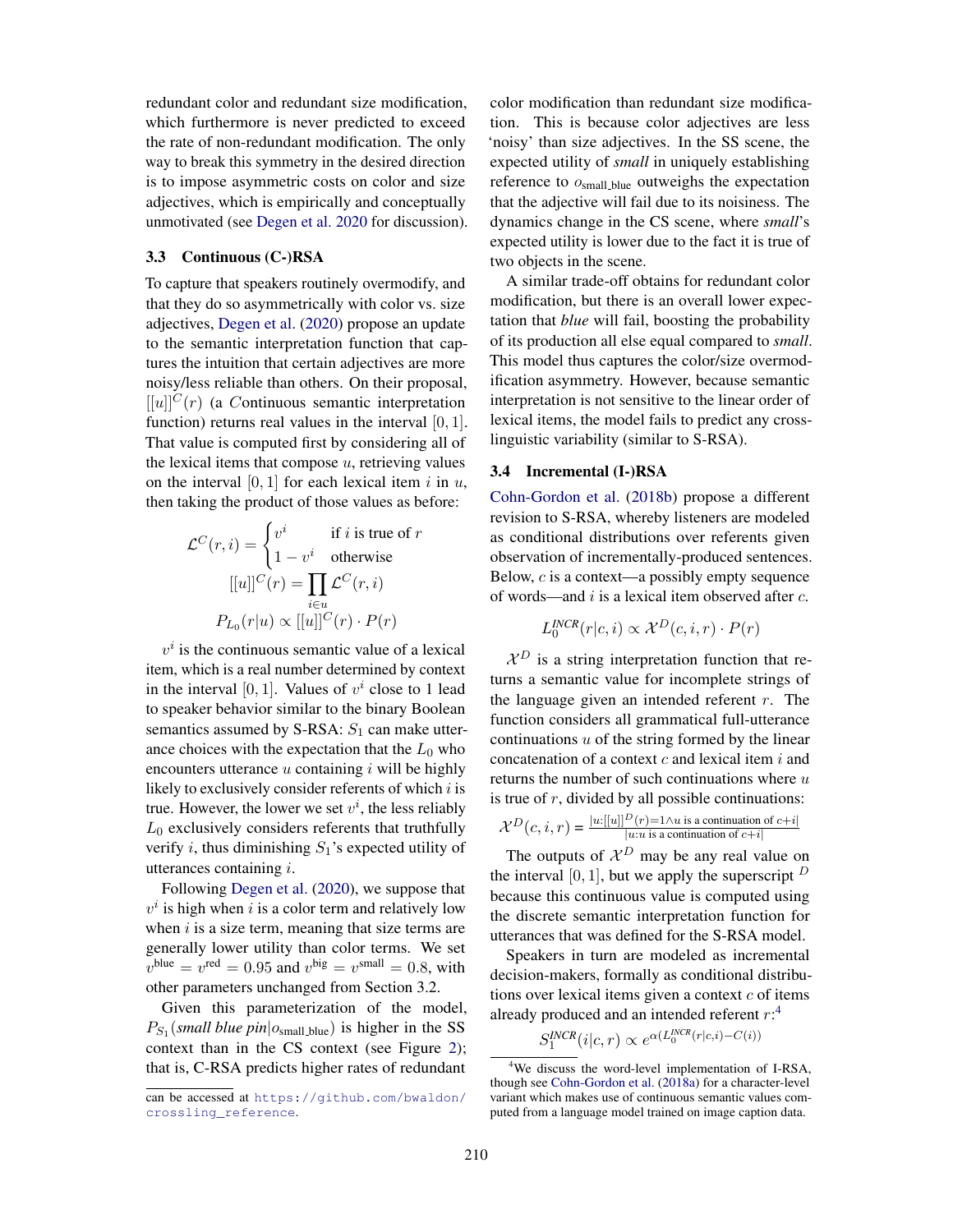Utterance-level probabilities are computed by applying the chain rule to the incremental speaker function. Unlike with S-RSA and C-RSA, utterances are ordered sequences of lexical items, and  $i_j$  denotes the j-th lexical item in u:

$$
S_1(u|r) = \prod_{j=1}^n S_1^{INCR}(i_j|c = [i_1...i_{j-1}], r)
$$

To compare I-RSA to the other models, we must make some principled modifications to the parameter values assumed thus far. First, because the optimality parameter  $\alpha$  operates at the sub-sentential level in the incremental model, high values of  $\alpha$  quickly give rise to very extreme distributions. Therefore, we lower  $\alpha$  to 7. Lastly, following Cohn-Gordon et al. (2018b), we bookend our utterances with phonologically null *START* and *STOP* tokens. We assume that each mention of an adjective incurs a cost of 0.1, which would not change the qualitative pattern of predictions for S-RSA and C-RSA but allows for  $S_1^{INCR}$  to balance informativity against cost at the word level.

Examining the predictions (see Figure 2), we see that the incremental RSA model meets two of our desiderata: first, it correctly predicts the color/size asymmetry in English; second, it predicts that prenominal redundant color modification is more frequent than postnominal redundant color modification.<sup>5</sup> However, the marginal utility of producing a color or size adjective in both languages is purely a function of the alternative options available to the speaker at a given step in utterance production. That is, color and size are assumed to have equal communicative utility all else equal.

Consequently, the model predicts that Spanishpostnom. and English should mirror one another with respect to redundant adjective use in the SS/CS scenes. That is, the probability of a redundant color adjective in Spanish-postnom. is predicted to be the same as the probability of a redundant size adjective in English, and vice versa (the first row of Figure 3 illustrates this symmetry in I-RSA's predictions).

## 4 Continuous-incremental (CI-)RSA

Our proposal is a simple one: to leverage the incremental architecture proposed by Cohn-Gordon et al. (2018b) with a word-level continuous semantics function following Degen et al. (2020). We use the  $S_1$  speaker definition from I-RSA, but we redefine the string interpretation function employed by the literal listener such that string meanings are computed from continuous rather than discrete utterance meanings, as in C-RSA. To compute this new string meaning, we take the sum of the (continuous) semantic values of all full-utterance continuations and divide by the number of continuations.

$$
\mathcal{X}^C(c,i,r) = \frac{\sum [[u]]^C(r): u \text{ is a continuation of } c+i]}{u : u \text{ is a continuation of } c+i]}
$$

$$
L_0^{INCR}(r|c,i) \propto \mathcal{X}^C(c,i,r) \cdot P(r)
$$

We redefine  $L_0^{INCR}$  such that the probability of a referent  $r$  given observation of  $i$  in context  $c$  is proportional to the continuous string meaning of  $c + i$ applied to r. Leaving all other parameter values the same as in the incremental RSA implementation above, and assuming semantic values for color/size adjectives identical to those used in the C-RSA implementation, we can now systematically compare our model against its predecessors.

CI-RSA—like I-RSA and C-RSA—predicts the color/size asymmetry in English. It also predicts like I-RSA—higher rates of redundant color adjective use in English over Spanish-postnom. However, the new model predicts language-level asymmetries in redundant adjective use: that is, across the SS and CS scenes, it predicts a lower overall redundant modification probability in Spanishpostnom. than in English.

This model therefore meets the motivating desiderata: it captures both the observed color/size asymmetry in English as the result of reasoning about noisy modifiers; and it predicts crosslinguistic variation in overmodification that is consistent with the current empirical landscape. Moreover, CI-RSA (like I-RSA) with the above assumed parameter values makes a perhaps surprising prediction: the color/size asymmetry should flip in Spanish (and postnominal languages in general). To the best of our knowledge, it is unknown whether this prediction is borne out empirically due to the absence of empirical data on the relative rates of size and color overmodification in postnominal modifier languages.

## 5 Modeling variation within Spanish

Spanish speakers appear to be quite diverse with regards to their complex DP preferences. In addition to the postnominal modification assumed above for

<sup>5</sup>That the predicted probability of redundant size modification is so low in English is consistent with results from Degen et al. (2020) and others who report very low rates of size modification in the CS scene displayed in Figure 1 and negligibly higher rates in scenes with more visual variability.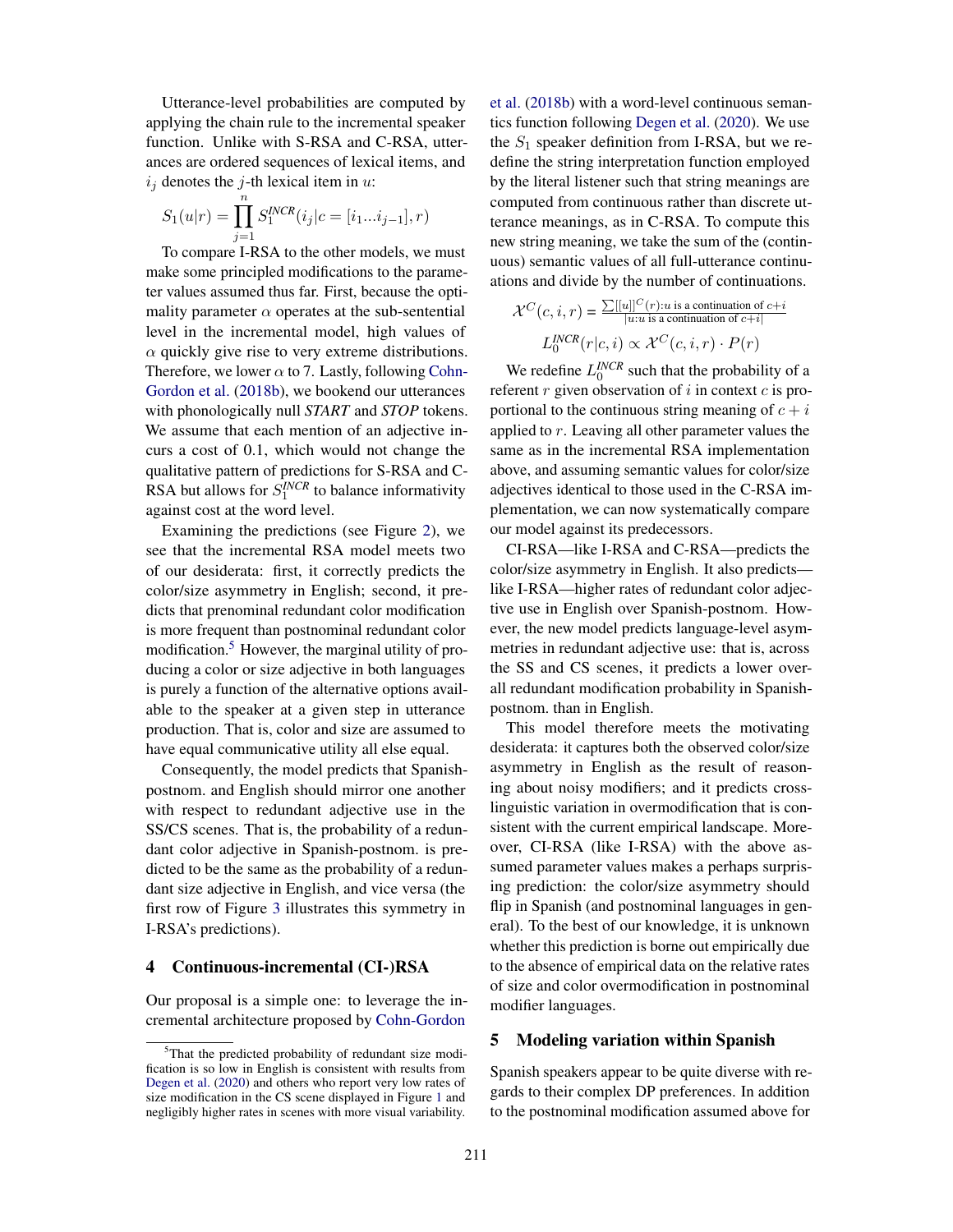

Figure 3: Transitional probabilities from one word to another for the incremental speaker  $S_1^{INCR}$ . Multiplying bolded nodes yields probability of producing *small blue pin*. Unlike CI-RSA, I-RSA predicts symmetry in English redundant color modification (left column) and Spanish-postnom. redundant size modification (right column). We omit the *START* and *STOP* tokens when probability  $= 1$ . In I-RSA, transitions can have exactly 0 probability, in which case later transitions all have equal probability.



Figure 4: Predicted utterance probabilities for *small blue pin* (and its translations) in the size-sufficient (left panels) and color-sufficient (right panels) scenes across our four languages of focus, under varying semantic values for color and size in CI-RSA. Rows indicate varying  $\alpha$  values. For 'Spanish-postnom.-conj.', we report the probability of producing either (2a) *pin small and blue* or (2b) *pin blue and small*. We assume a cost of 0.1 on adjectives.

Spanish-postnom., Spanish also allows for postnominal modification with conjunction (where adjective ordering preferences are suspended, see Ford and Olson 1975 and Byrne 1979 for evidence from English speakers; Rosales Jr and Scontras

2019 for Spanish). (2a) and (2b) exemplify this strategy:<sup>6</sup>

<sup>6</sup>Conversely, the authors report that English speakers exhibit the same basic ordering preference of size adjectives before color adjectives even when conjunction is present.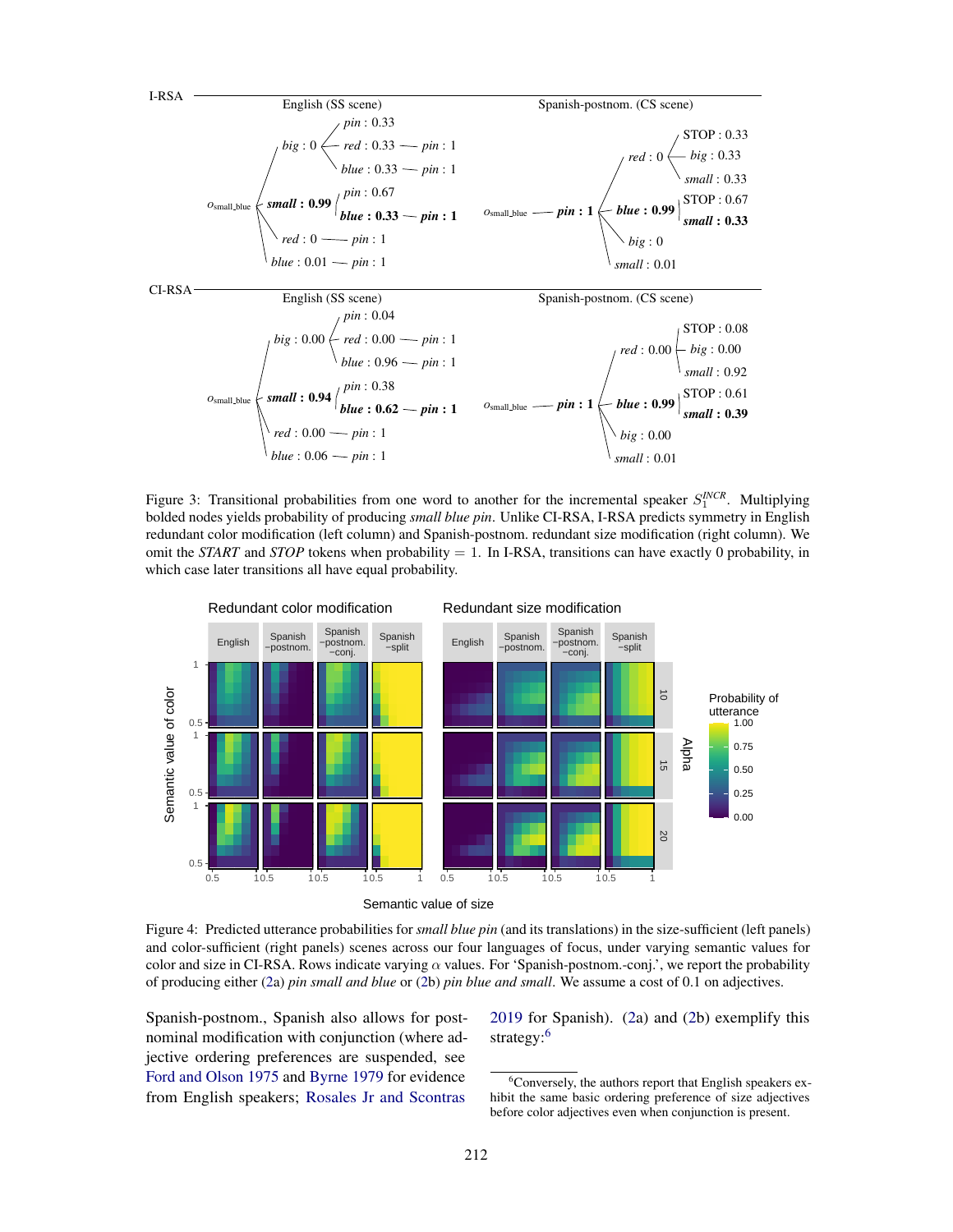- (2) a. La det.f.sg pin tachuela azul y pequeña blue and small.f.sg
	- b. La det.f.sg pin tachuela pequeña y azul small.f.sg and blue 'the small blue pin'

Spanish also allows a 'split' structure in which the size adjective precedes the noun and the color adjective follows it as in (3a), which was offered as a possible translation of *the small blue pin* by one of our native speaker consultants (3b is out for this same speaker):<sup>7</sup>

- (3) a. La det.f.sg small.f.sg pin pequeña tachuela azul blue
	- b. \*La det.f.sg blue pin azul tachuela pequeña small.f.sg

The variation in available strategies suggests that more work is needed to understand the full empirical picture of referring expressions in Spanish. For now, we consider two additional hypothetical idiolects, presented in Figure 1: one ('Spanishsplit') in which the preferred complex DP structure is (3a) and another ('Spanish-postnom.-conj.', shorthand for Spanish-*postnominal*-*conjunctive*) in which (2a) and (2b) are each available.

We present the cross-linguistic predictions of CI-RSA under various possible parameter combinations in Figure 4 (assuming 0.1 cost for adjectives, as above). This illustration demonstrates how CI-RSA expands the prediction space of previous incremental and continuous RSA models, particularly with regards to redundant adjectival modification and its cross-linguistic variation. A notable prediction of the model—robust across many parameter regimes—is that all the explored idiolects of Spanish should exhibit more size overmodification in complex DPs than does English. Another interesting prediction is the overwhelming preference of Spanish-split speakers to overmodify, which can be attributed to the relative utility of producing an informative size adjective versus the uninformative head noun at the beginning of the utterance for the particular referential contexts we consider here.

## 6 Discussion and conclusion

This work highlights the empirical gaps that remain regarding our understanding of referring expression production cross-linguistically. More work is needed, for example, to understand when and how redundant modification manifests in Spanish and other postnominal languages, and what complex DP structures are in fact produced by Spanish speakers in referring contexts.

While we explored predictions for three hypothetical Spanish idiolects, it is implausible to assume that real Spanish speakers display an overwhelming preference for only one of the three possible strategies over the other two (e.g., most Spanish speakers are likely to employ both the split structure and at least one of the postnominal structures). Furthermore, one consultant reports that in the SS context, the most natural translation of *the small blue pin* features the diminutive morpheme *-ito/a* affixed to the noun (*la tachuelita azul*). In this paper, of course, we exclusively consider redundant lexical modifiers. More empirical work is needed to understand the factors that may give rise to individual-level and context-specific preferences for particular constructions, and for the time being we have nothing to say about sub-lexical realizations of modification.

Moreover, there is some reason to believe that not all complex DPs express equivalent meanings: Laenzlinger (2000), for example, notes a difference in meaning between the prenominally-modified simple DP *un grand hommme* 'a great man' and the postnominal *un homme grand* 'the tall man' in French, a Romance language closely related to Spanish. More work is needed to understand whether pre-nominal size modification in Spanish gives rise to similar (or more subtle) meaning changes in complex Spanish DPs in referring contexts, and whether this change in meaning is subject to population-level variation.<sup>8</sup>

Further factors that affect the probability of redundant modification that models of referring expression production should capture include scene variation (Davies and Katsos, 2013; Koolen et al.,

See e.g. Hetzron (1978) and Cinque (1994) for some discussion of this 'split' construction in the Romance languages French, Italian, and Ladin. In these languages, all closely related to Spanish, evaluative and size adjectives may occur prenominally in DPs featuring color modification, for example the French *un joli gros ballon rouge* 'a pretty big red ball' (Hetzron 1978 ex. 8c, cited in Cinque 1994). Cinque argues that the 'split' construction is due to syntactic head movement of the noun over the color adjective to a linear intervening position between the modifiers. Scontras et al. (2020) note, however, that the 'split' construction is evidently not fully productive in Spanish.

<sup>8</sup>For a discussion of meaning shifts between pre and postnominal modification in simple DPs in Spanish, see e.g. Centeno-Pulido (2010), who notes that "prenominal adjectives display particular properties (namely, they are in focus, they are emphasized, or the [sic] express some sort of subjectivity)" (2010: 76). Still to be explored, however, is the distribution of pre-nominal modification in referring contexts, especially in complex DP constructions.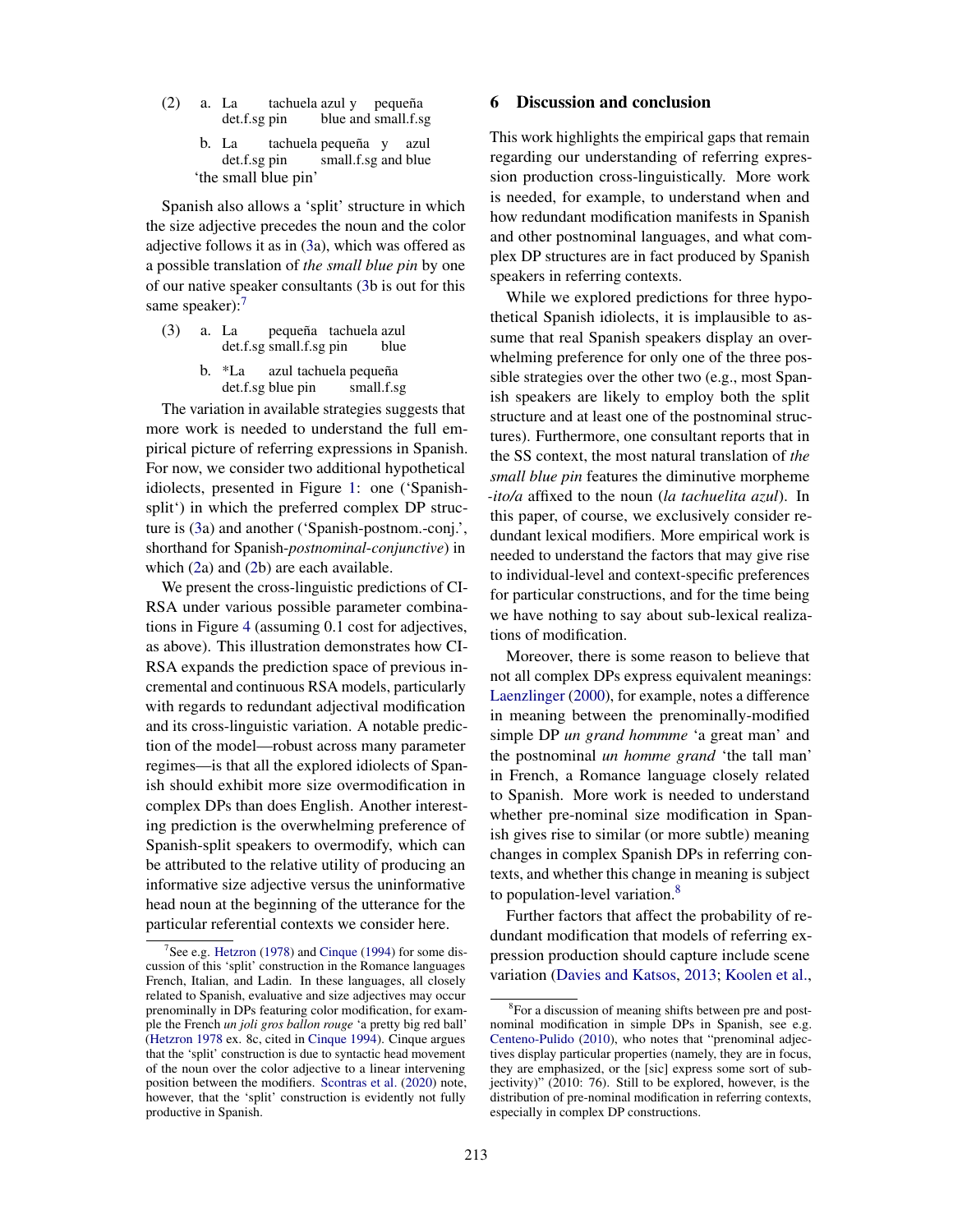2013; Rubio-Fernandez et al., in press) and feature typicality (Rubio-Fernández, 2016; Sedivy, 2003; Westerbeek et al., 2015; Kreiss and Degen, 2020). Degen et al. (2020) show that C-RSA captures scene variation effects, and this should be true for CI-RSA as well. They also show that an extension of C-RSA captures feature typicality effects; the current formulation of CI-RSA does not.

Cross-linguistic empirical investigations of referring expression production should also investigate redundant modification outside the domains of size and color. There is evidence from English, for example, that redundant material adjectives (e.g. *metal*, *wooden*) are less likely to be produced than are redundant color adjectives (Sedivy, 2003). Kursat & Degen (forthcoming) argue that this asymmetry is explained in part by the relative difficulty of perceiving an object's material compared to perceiving its color. However, the robustness of this effect has yet to be investigated beyond English, and it remains to be seen whether CI-RSA can account for the cross-lingusitic patterns that emerge.

We acknowledge furthermore that the contexts we investigate all feature objects of the same type; thus, we assume that the noun has no communicative value on its own. We present these contexts in the interest of simplicity, though the predictions of CI-RSA should be evaluated in contexts where the noun distinguishes between possible objects.

While the best we can do at present is to provide a qualitative assessment of the model against existing alternatives on the few existing data points as we have done in this paper, an advantage of probabilistic pragmatic theories such as those that extend the RSA framework is that they can be quantitatively evaluated against experimental data. Degen et al. (2020) recently evaluated the C-RSA model in this way and report that the model provides a good fit for English data collected in an interactive reference game study. Their paradigm is a candidate for cross-linguistic replication studies, so that CI-RSA can be rigorously compared against its RSA antecedents. We leave this to future work.

#### **References**

- Anja Arts, Alfons Maes, Leo Noordman, and Carel Jansen. 2011. Overspecification facilitates object identification. *Journal of pragmatics*, 43(1):361– 374.
- Brian Byrne. 1979. Rules of prenominal adjective order and the interpretation of "incompatible" adjec-

tive pairs. *Journal of Verbal Learning and Verbal Behavior*, 18(1):73 – 78.

- Alberto Centeno-Pulido. 2010. *Reconciling generativist and functionalist approaches on adjectival position in Spanish*. Ph.D. thesis, University of Georgia.
- Guglielmo Cinque. 1994. On the evidence for partial n-movement in the romance dp. In *Paths towards universal grammar. Studies in honor of Richard S. Kayne*. Georgetown University Press.
- Reuben Cohn-Gordon, Noah Goodman, and Christopher Potts. 2018a. Pragmatically informative image captioning with character-level inference. *arXiv preprint arXiv:1804.05417*.
- Reuben Cohn-Gordon, Noah D Goodman, and Christopher Potts. 2018b. An incremental iterated response model of pragmatics. *arXiv preprint arXiv:1810.00367*.
- Robert Dale and Ehud Reiter. 1995. Computational interpretations of the gricean maxims in the generation of referring expressions. *Cognitive science*, 19(2):233–263.
- Catherine Davies and Napoleon Katsos. 2013. Are speakers and listeners 'only moderately gricean'? an empirical response to engelhardt et al. (2006). *Journal of Pragmatics*, 49(1):78 – 106.
- Kees van Deemter, Albert Gatt, Ielka van der Sluis, and Richard Power. 2012. Generation of referring expressions: Assessing the incremental algorithm. *Cognitive science*, 36(5):799–836.
- Judith Degen, Robert D Hawkins, Caroline Graf, Elisa Kreiss, and Noah D Goodman. 2020. When redundancy is useful: A bayesian approach to "overinformative" referring expressions. *Psychological Review*.
- Robert MW Dixon. 1982. *Where have all the adjectives gone?: and other essays in semantics and syntax*, volume 107. de Gruyter.
- Paul E Engelhardt, Karl GD Bailey, and Fernanda Ferreira. 2006. Do speakers and listeners observe the gricean maxim of quantity? *Journal of memory and language*, 54(4):554–573.
- William Ford and David Olson. 1975. The elaboration of the noun phrase in children's description of objects. *Journal of Experimental Child Psychology*, 19(3):371 – 382.
- Michael C Frank and Noah D Goodman. 2012. Predicting pragmatic reasoning in language games. *Science*, 336(6084):998–998.
- Albert Gatt, Roger van Gompel, Emiel Krahmer, and Kees van Deemter. 2011. Non-deterministic attribute selection in reference production. In *Proceedings of CogSci*.